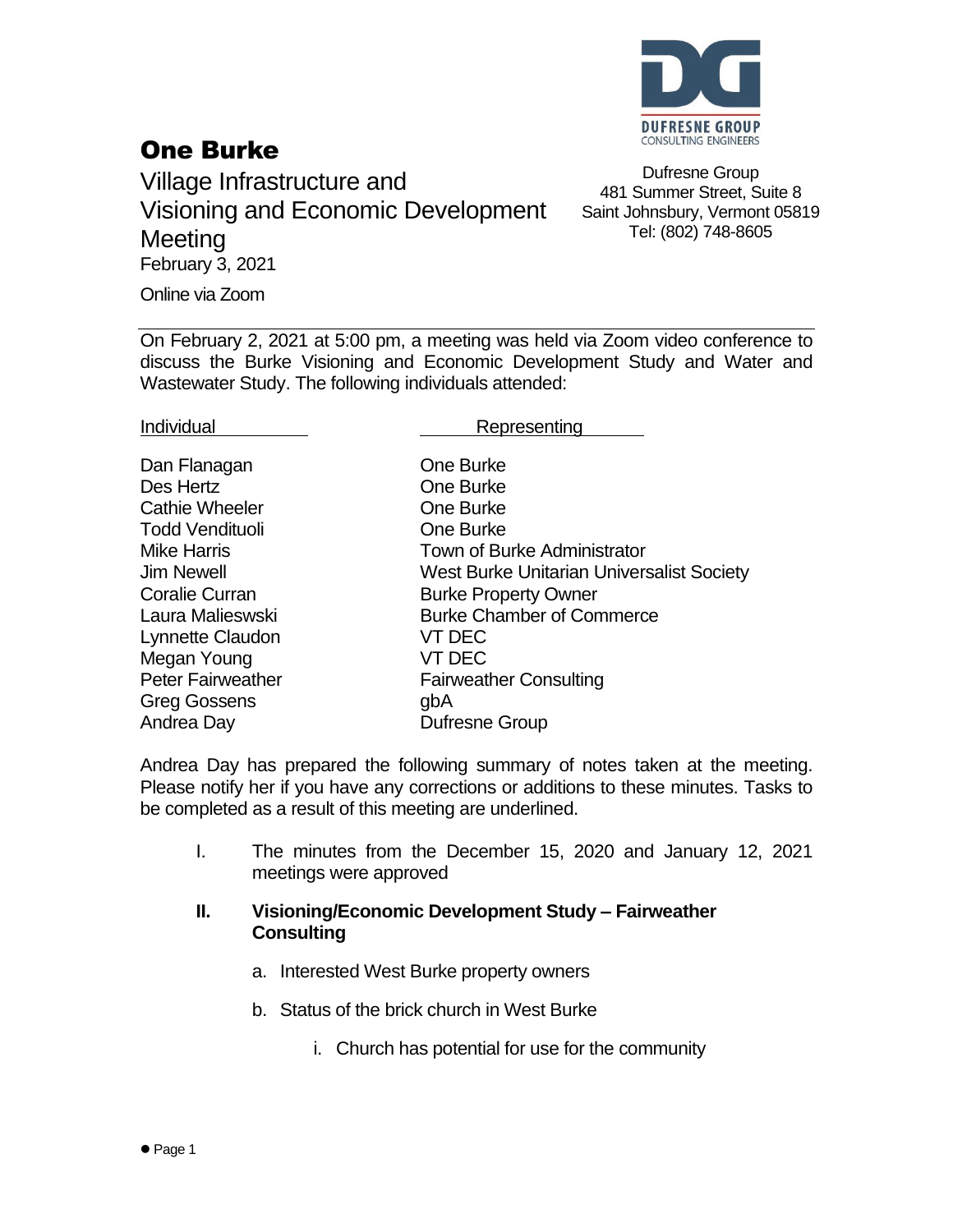- ii. Unitarian Universalist Church owns building
- iii. Church represented by Dawn Felsing and Jim and Sally **Newell**
- iv. Important to discuss possibilities for that building with the Newell's
- v. Des introduced committee members to Jim Newell and summarized committee work for West Burke and funding opportunity with Preservation Trust of VT, with deadline of March 1<sup>st</sup>
- vi. Todd gave summary of ideas for potential improvements make downstairs access and bathrooms ADA compliant, adding internet, using building as catalyst project for West Burke. Potential tie-in with park, good potential, computer training classes, Todd and Mike Harris have discussed opportunities. Addition off back where ski shop is located could provide an area for the sunshine box (food pantry). Building is in good shape overall.
	- Laura brought up Project Connect to get internet into library.
- vii. Jim likes the ideas, also suggested a bathroom upstairs as an option. Mike said that adding a bathroom upstairs would take up quite a bit of space, but Jim would like a bathroom upstairs for ADA accessibility – would need to look at space requirements – possibly room where attic access is located
- viii. Todd discussed space requirements for ADA bathroom; and the need to make sure ramp meets ADA.
- ix. Des discussed recommendation to complete assessment to look at cost and feasibility of ideas. Jim agreed to the assessment and supports the goals of the committee.
- x. Opportunities in building to work with library the library is interested in getting internet and offering more resources to the community
- xi. Cathie Wheeler asked about ideas the church group has had for use of the building – public meetings, film series (Unitarian Universalist Church) – only physical project is to have a handicap bathroom. Church has already improved insulation and replaced windows.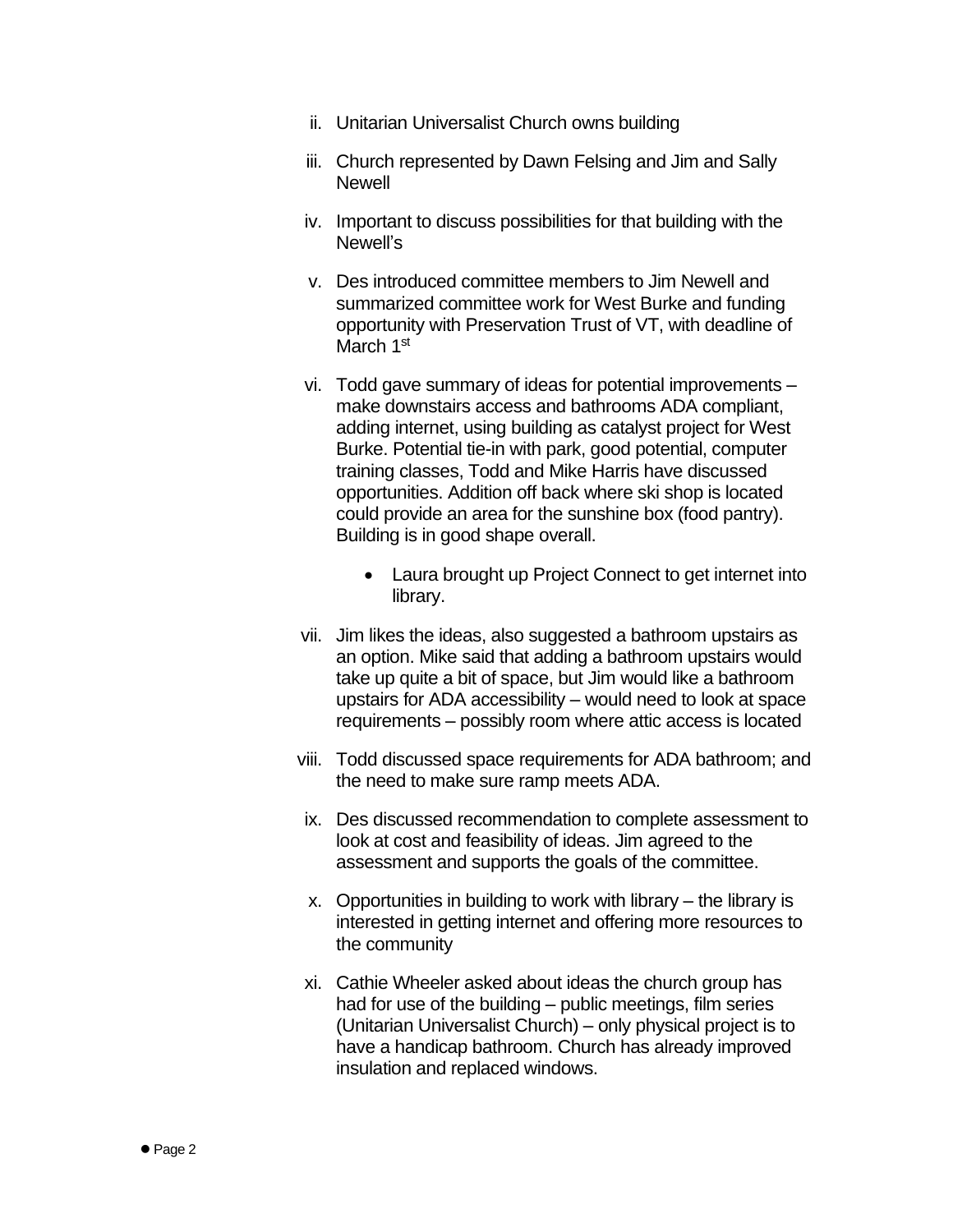- Jim church meets two times a month on Sunday at 11 except January to March. Library doesn't open in winter either.
- xii. Builder of present church (~1929) stipulated the library should have use of two rooms upstairs.
- xiii. Minimal income from the trust to library and church, also some income from the ski shop.
- xiv. Next step is to get assessment (working with Preservation Trust) to determine if ideas could be realized.
- xv. Getting assessment done would put projects on the radar for the Preservation Trust funding if March deadline is missed.
- xvi. Greg G. suggested drafting up an outline of proposed improvements to increase building use – building improvements are not extensive. Greg offered to have someone from his staff to assist with the evaluation if Ben Copans (Preservation Trust) can't get someone there in time.
- xvii. Mike Harris asked if the grant could go to more than one entity – West Burke Methodist Church could use improvements as well. Todd noted that \$50,000 funding will likely be used up quickly with even the minor improvements.
	- Mike Harris if funds leftover option to make available for another Church.
	- Des needs to get more info from Ben on grant requirements.
	- Unitarian Church became focus due to location.
- xviii. Todd to work on list of improvements and send to Des, Peter, and Greg.
- xix. Peter to work on narrative of programmatic uses.
- xx. These improvements would make the building more usable for the community and could provide additional revenue to the church.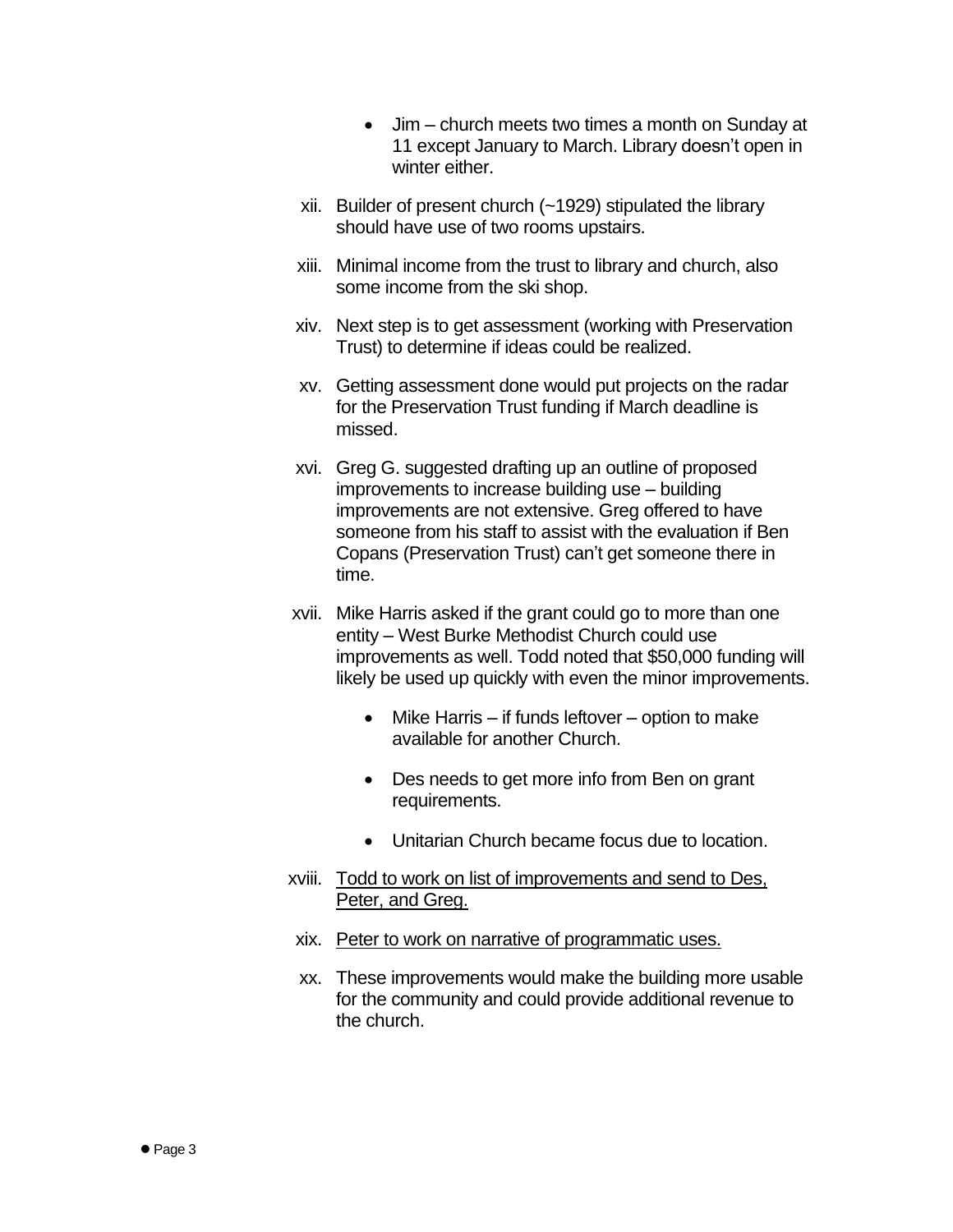- xxi. The church could be an anchor for the history trail as well. Jim noted that it would be nice if the church building was used more.
- xxii. Des to contact Ben to set up next steps and will coordinate with Dawn and Sally and Jim – send email with information to group with ideas (as prepared with Todd and Peter).

## **III. Water & Wastewater Study**

- a. East Burke property owner contact update
	- i. Clarners and Connie Charron are agreeable Connie sold all but 8 acres to Clarners. The Clarners own the level part; got the form back from Doug Clarner.
	- ii. Des to reach out to Paynes
- b. Growth now not as projected Andrea to work with Mike Harris on population projections – property transaction information.
- c. The existing wastewater disposal system for Burke Mountain may be a good alternative for East Burke. Burke Mountain will want to reserve capacity in wastewater system but should continue discussion with Mountain on using excess capacity.
	- i. Could provide Mountain with revenue stream.
	- ii. Need to explore further with Kevin Mack.
	- iii. DEC funding allows purchase of an existing utility.
- d. Caution with water quality due to lack of VOC, SOC testing
- e. Include consideration of existing public water systems in West Burke. Small PWS systems in West Burke could become part of PWS i.e. Community Center, Daycare, community water systems. Could also provide some water quality information since existing data is limited.
	- i. DG will look into for next meeting
- f. 30% PER Summary
	- i. Section 1 and 2 The first two sections are a summary of the findings and the scope of work.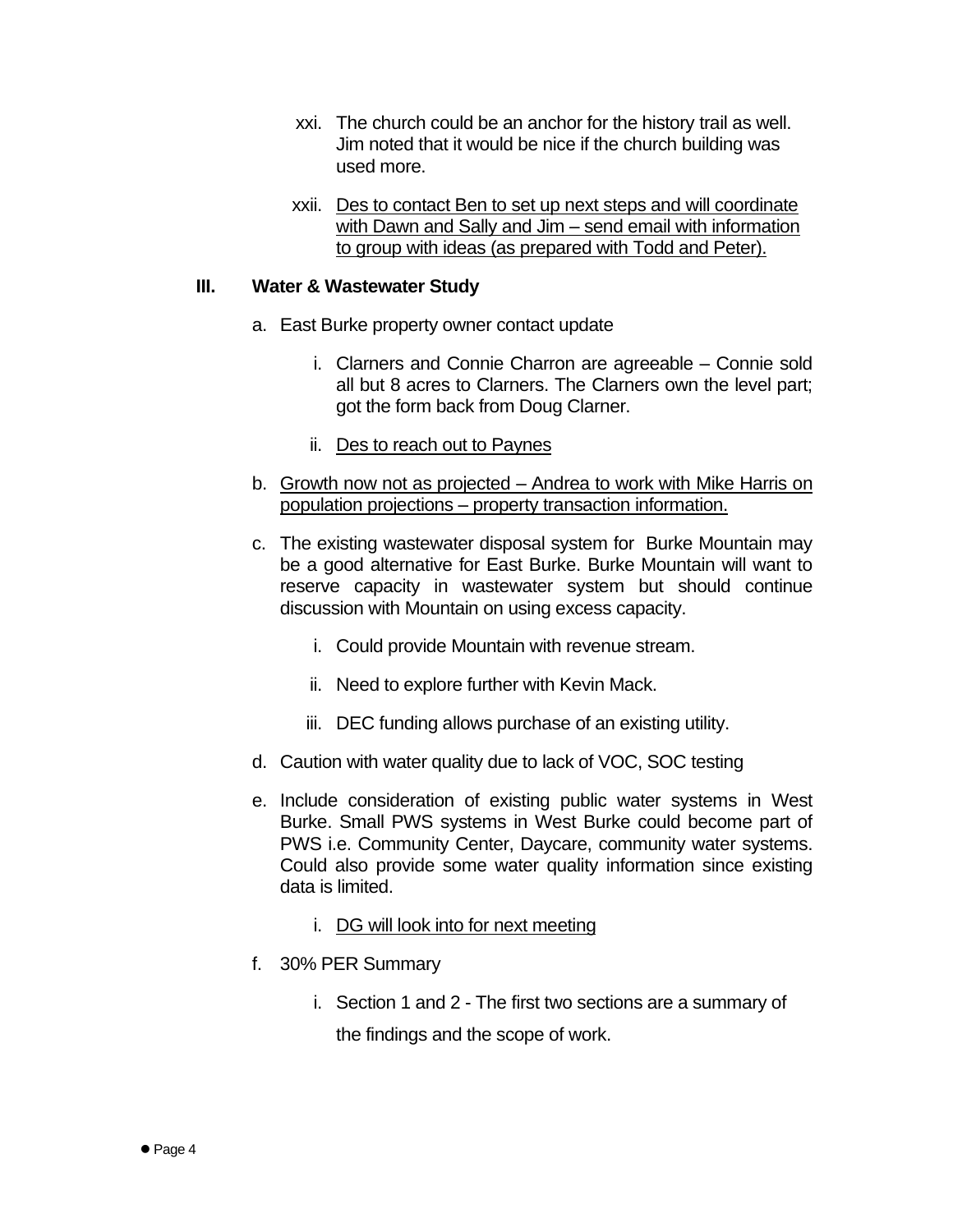- ii. Section 3 Project Planning Area includes demographic information about the project area.
	- The West Burke project area is primarily residential.
	- The East Burke project area is commercial & mixeduse with less of a residential component.
	- Burke's population is projected to grow slightly in the next 10 years.
	- Projected wastewater demand, calculated using estimates of existing demand and the potential growth numbers, varies from 53,564 – 409,240 gpd in West Burke and 30,514 – 109,199 gpd. The high ends represent demand based on the maximum possible population.
	- Stone Environmental identified multiple sites as potential wastewater disposal areas in West Burke.
	- The University of Vermont Consulting Archaeology Program conducted archaeological resource assessments on two of the sites that looked to be most promising in West Burke: 2799 US Route 5 and 212 School Street.
		- a. 2799 US Route 5 will not need any additional archaeological or historical study;
		- b. 212 School Street would need to be monitored should investigations move forward.
	- An archaeological study for East Burke has yet to be completed.
- iii. Section 4 Existing Facilities summarizes the existing water and wastewater systems in each project area.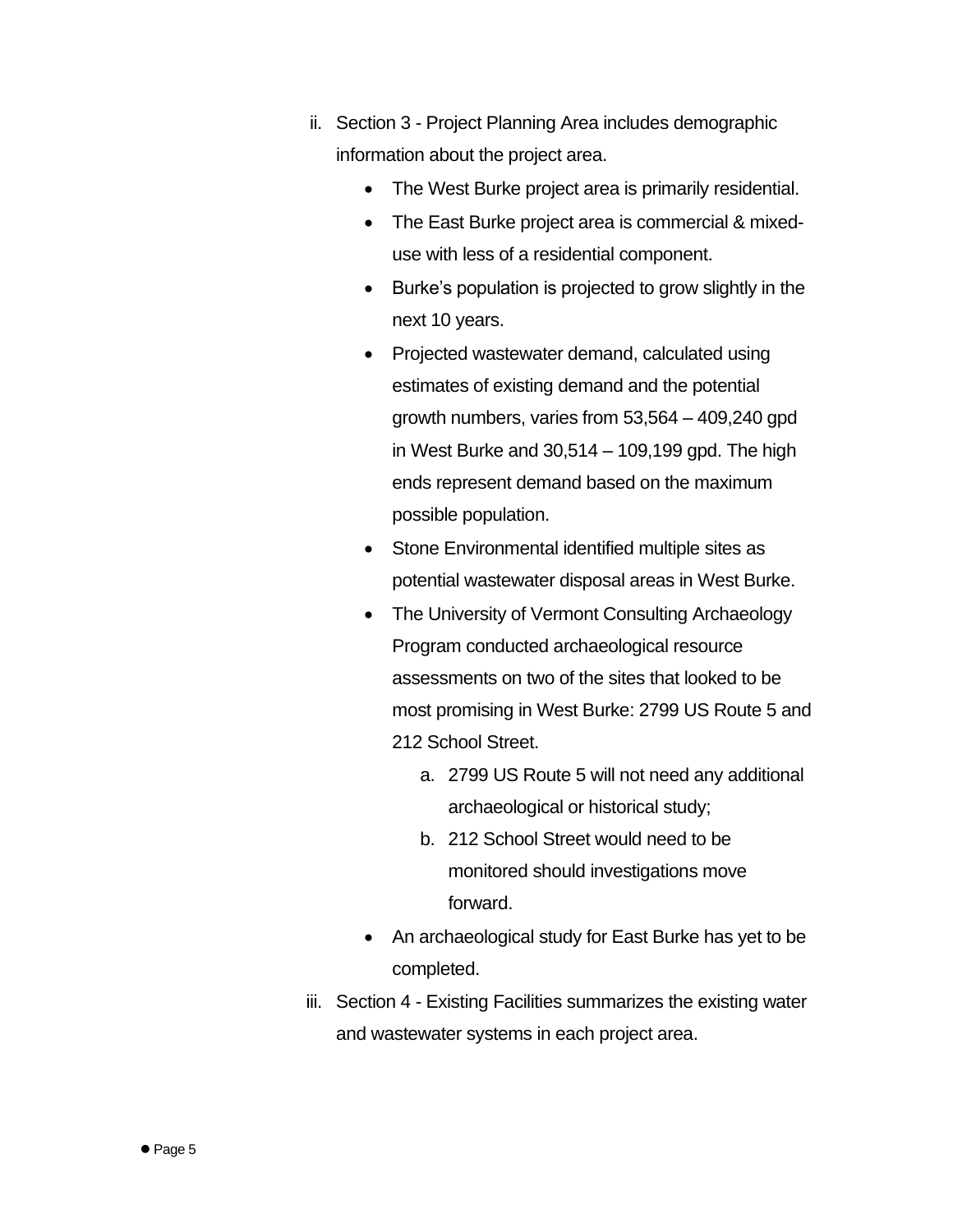- West Burke does not have any existing public water or wastewater infrastructure. East Burke has a public water system that serves or could serve most of the project area.
- Water quality tests performed in October 2019 on 20 West Burke properties concluded that the water is generally good. 50% of survey respondents said they treated their water in some way (mostly particle filters).
- 40% of survey respondents in East Burke relied on a private well. Of those respondents six would like water tests completed on their private wells.
- About 50% of West Burke wastewater systems (according to survey) are within 200 feet of either a well or surface water.
- 30% of survey respondents (2 business properties and 4 residential properties) from East Burke said with access to additional wastewater capacity, they would make improvements to their property that they are unable to do now.
- iv. Section 5 Need for project describes the need that the project would address.
	- Limited growth
	- Aging wastewater systems pose a threat to health and sanitation
- v. Section 6 Evaluation of alternatives
	- Alternatives for water that will be considered include:
		- a. Private wells or a public water supply,
	- Alternatives for wastewater that will be considered include: